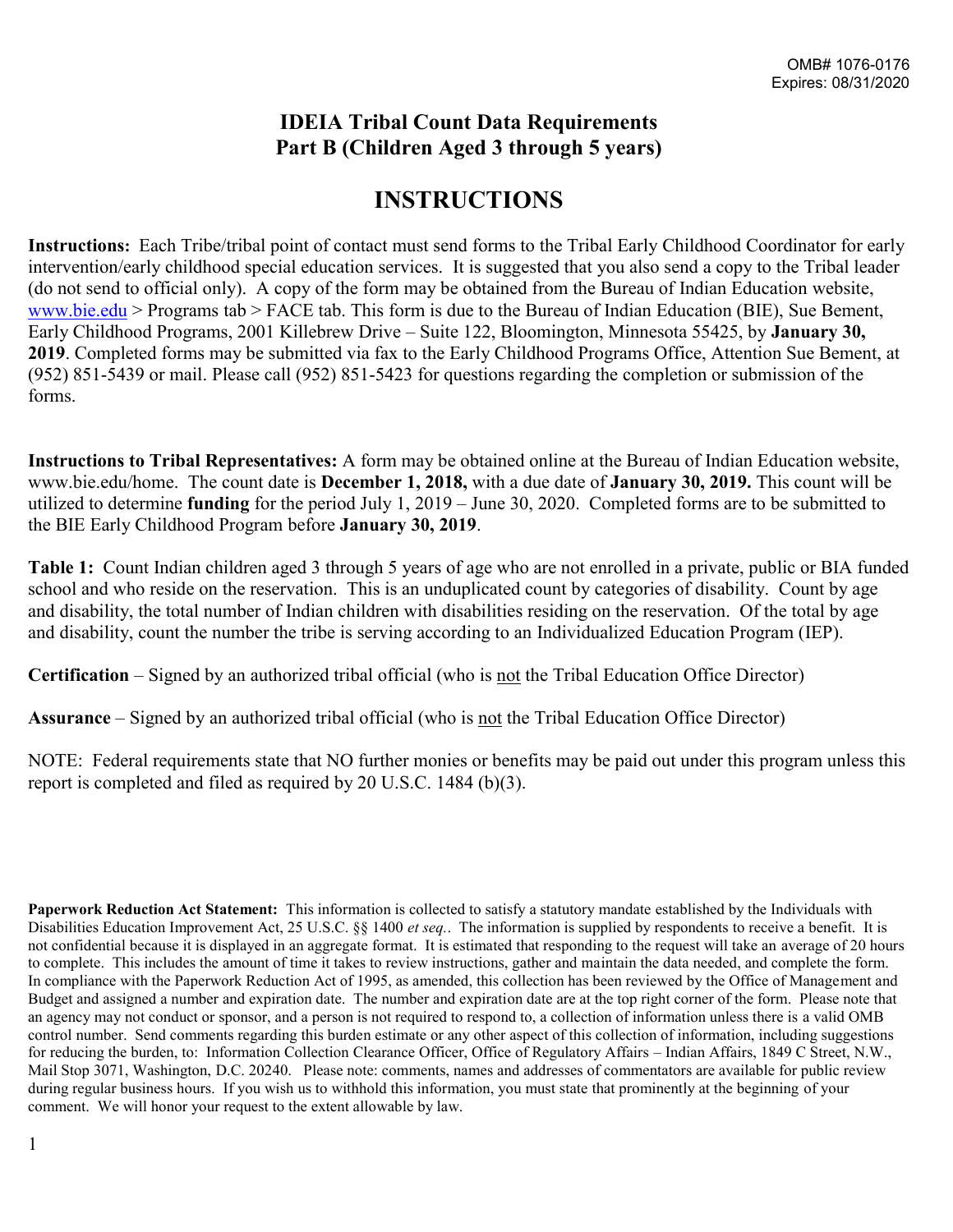#### **Definitions**

- 1. **At-risk Infant or toddler –** An individual under 3 years of age who would be at risk of experiencing a substantial developmental delay if early intervention services were not provided to the individual." 20 U.S.C. § 1432(1).
- 2. **Child find –** On-going activities designed to facilitate, locate and identify Indian children residing on the reservation who are aged from birth to age two (0-2) and from age three to age five (3-5) and who may be in need of early intervention and early childhood special education services.
- 3. **Deaf-Blindness –** Concomitant hearing and visual impairments, the combination of which causes such severe communication and other developmental and educational needs that they cannot be accommodated in special education programs solely for children with deafness or children with blindness. 34 CFR § 300.7 (c) (2)
- 4. **Developmental delay**  Defined by the state and "as measured by appropriate diagnostic instruments and procedures, in 1 or more of the areas of cognitive development, physical development, communication development, social or emotional development, or adaptive development." 20 U.S.C. §1432(5)(A)(i).
- 5. **Early Intervention Services** Developmental services that-
	- A. Are provided under public supervision:
	- B. Are provided at no cost except where Federal or State law provides for a system of payments by families, including a schedule of sliding fees;
	- C. Are designed to meet the developmental needs of an infant or toddler with a disability, as identified by the individualized family service plan team, in any 1 or more of the following areas
		- i. physical development;
		- ii. cognitive development;
		- iii. communication development;
		- iv. social or emotional development; or
		- v. adaptive development;
	- D. Meet the standards of the State in which the services are provided, including the requirements of this subchapter;
	- E. Include
		- i. Family training, counseling, and home visits;
		- ii. Special instruction;
		- iii. Speech-language pathology and audiology services, and sign language and cued lanague services;
		- iv. Occupational therapy;
		- v. Physical therapy;
		- vi. Psychological services;
		- vii. Service coordination services;
		- viii. Medical services only for diagnostic or evaluation purposes;
		- ix. Early identification, screening, and assessment services;
		- x. Health services necessary to enable the infant or toddler to benefit from the other early intervention services;
		- xi. Social work services;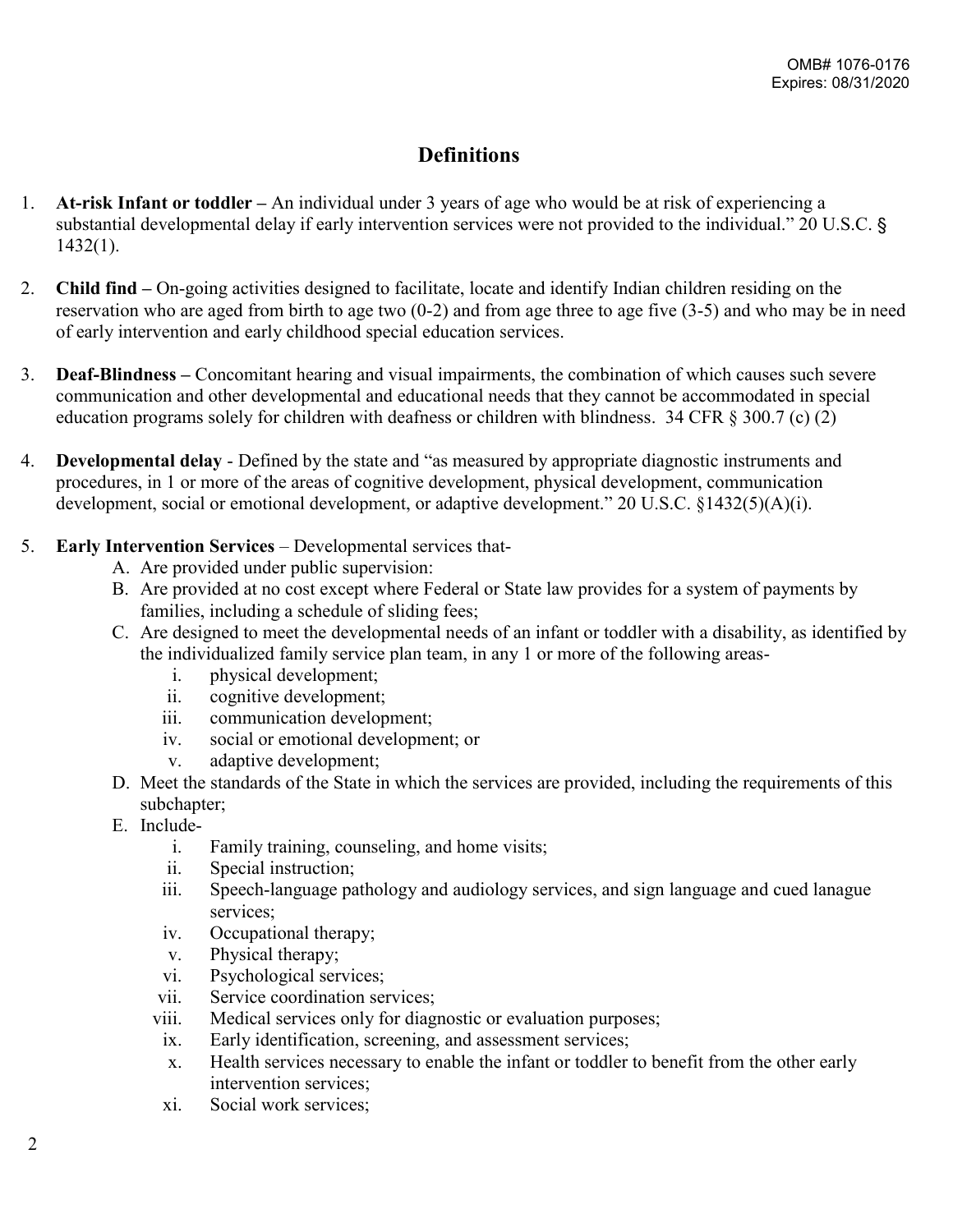- xii. Vision services;
- xiii. Assistive technology devices and assistive technology services; and
- xiv. Transportation and related costs that are necessary to enable an infant or toddler and the infant's or toddler's family to receive another service described in this paragraph;
- F. Are provided by qualified personnel, including
	- i. Special educators;
	- ii. Speech-language pathologists and audiologists;
	- iii. Occupational therapists;
	- iv. Physical therapists;
	- v. Psychologists;
	- vi. Social workers;
	- vii. Nurses;
	- viii. Registered dietitians;
		- ix. Family therapists;
		- x. Vision specialists, including ophthalmologists and optometrists;
		- xi. Orientation and mobility specialists; and
	- xii. Pediatricians and other physicians;
- G. To the maximum extent appropriate, are provided in natural environments, including the home, and community settings in which children without disabilities participate; and
- H. Are provided in conformity with an individualized family service plan adopted in accordance with section 1436 of this title. 20 U.S.C. §1432(4).
- 6**. Infant or Toddler with a disability** (A) An individual under 3 years of age who needs early intervention services because the individual –
	- i. Is experiencing development delays, as measured by appropriate diagnostic instruments and procedures in one or more of the areas of cognitive development, physical development, communication development, social or emotional development, and adaptive development; or
	- ii. Has a diagnosed physical or mental condition that has a high probability of resulting in developmental delay; and
	- (B) may also include, at a State's discretion
		- i. at-risk infants and toddlers;
		- ii. Children with disabilities who are eligible for services under section 1419 of this title and who previously received services under this subchapter until such children enter, or are eligible under State law to enter, kindergarten or elementary school, as appropriate, provided that any programs under this subchapter service such children shall include-
			- (I) An educational component that promotes school readiness and incorporates preliteracy, language, and numeracy skills; and
			- (II) A written notification to parents of their rights and responsibilities in determining whether their child will continue to receive services under this subchapter or participate in preschool programs under section 1419 of this title." 20 U.S.C. §1432(5).
- 7. **Individualized Education Plan (IEP) –** A written plan developed by a multidisciplinary team for a child with a disability that is reviewed, and revised accordingly.
- 8. **Individualized Family Service Plan (IFSP) –** A written plan for providing early intervention services to an eligible child and the child's family.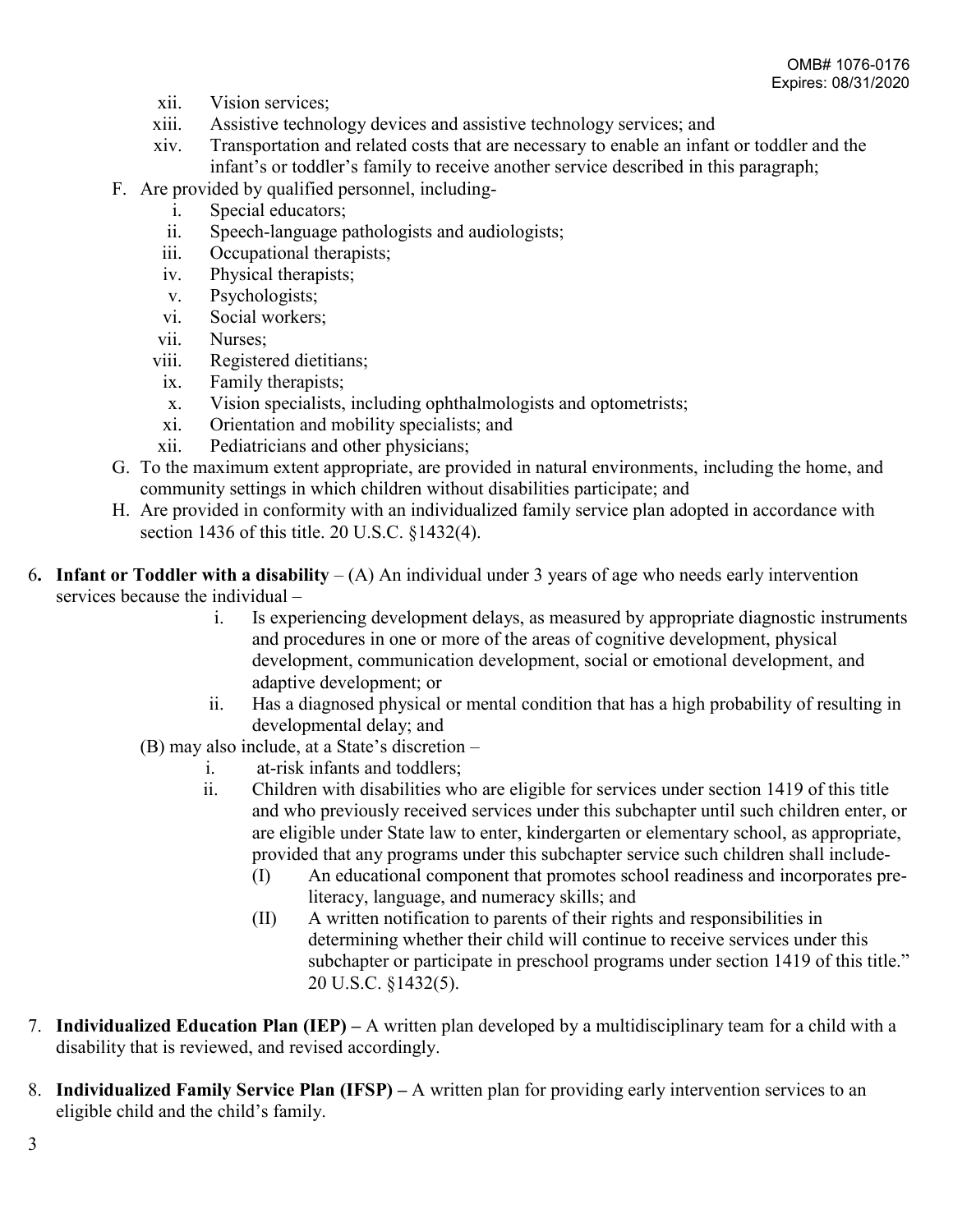- 9. **Public Awareness Activities –** Those activities which the tribal early intervention program utilizes to get the word out to the community and referral sources about the program.
- 10. **Parent Training** Training provided parents to support the care and education of their child(ren).
- 11. **Related service –** Transportation, corrective and supportive services ( i.e., speech, physical and occupational therapy, recreating, social work, counseling, medical services).
- 12. **Screening –** A quick and basic appraisal of how the child is doing. The screening helps to determine service needs and can be done by most people who work with children from birth to age three.
- 13. **Served –** A term utilized in determining the level of services provided by a tribe that includes direct related service activities for an established disability. 'Served' should be determined by actual one to one contact with a child or family.
- 14. **State Lead Agency –** The agency identified by each state that is responsible for providing Early Intervention and Identification services for all children within the state. (IDEA, Part C)
- 15. **Transition at age** The IFSP or IEP should address the transition of a child from early intervention services to preschool, preschool to kindergarten or to other services. The focus of transition planning focuses on parent training support, and procedures to prepare the child and family for changes in services delivery, including steps to help the child and family adjust and function in the new setting.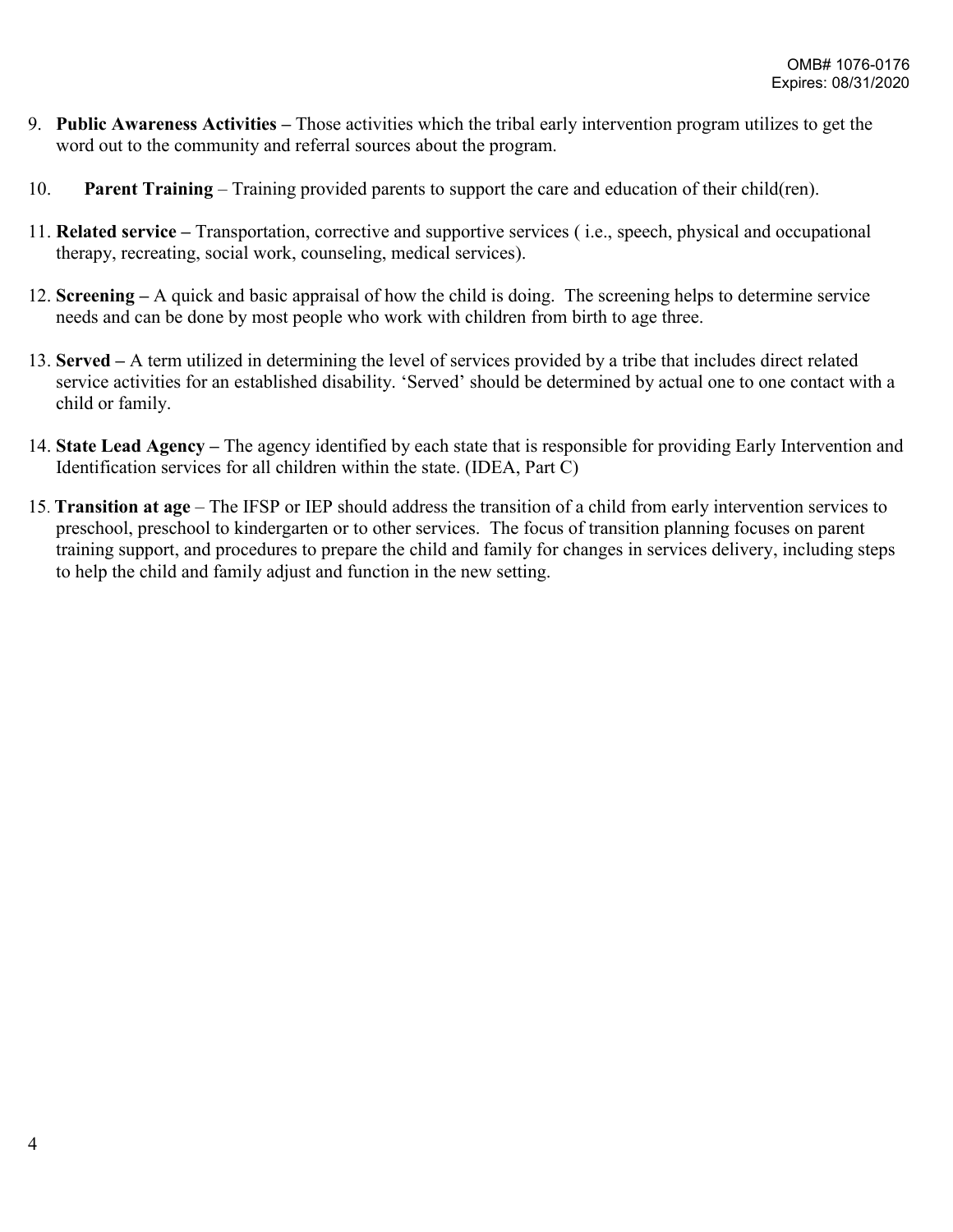#### **PART B TABLE 1 DECEMBER 1, 2018**

**TRIBE:** Contact Name:

**SECTION B – Number of Indian Children ages 3-5 Identified as Disabled and the Number of Disabled 3-5 year olds with an IEP receiving** *Services from the Tribe:*

| <b>AGE AS OF DEC. 1, 2018</b>            | Age 3                      |                              | Age 4                      |                              | Age $5$                    |                              | Age 3-5 Totals             |                              |
|------------------------------------------|----------------------------|------------------------------|----------------------------|------------------------------|----------------------------|------------------------------|----------------------------|------------------------------|
| <b>DISABILITY</b>                        | <b>Total</b><br>Disabled** | <b>Disabled</b><br>Served*** | <b>Total</b><br>Disabled** | <b>Disabled</b><br>Served*** | <b>Total</b><br>Disabled** | <b>Disabled</b><br>Served*** | <b>Total</b><br>Disabled** | <b>Disabled</b><br>Served*** |
| <b>Intellectual Disability</b>           |                            |                              |                            |                              |                            |                              |                            |                              |
| Hearing Impairments                      |                            |                              |                            |                              |                            |                              |                            |                              |
| Speech/Language<br>Impairments           |                            |                              |                            |                              |                            |                              |                            |                              |
| Visual Impairments                       |                            |                              |                            |                              |                            |                              |                            |                              |
| <b>Emotional Disturbance</b>             |                            |                              |                            |                              |                            |                              |                            |                              |
| Orthopedic Impairment                    |                            |                              |                            |                              |                            |                              |                            |                              |
| Other Health Impairments                 |                            |                              |                            |                              |                            |                              |                            |                              |
| Specific Learning<br><b>Disabilities</b> |                            |                              |                            |                              |                            |                              |                            |                              |
| Deaf-Blindness                           |                            |                              |                            |                              |                            |                              |                            |                              |
| <b>Multiple Disabilities</b>             |                            |                              |                            |                              |                            |                              |                            |                              |
| Autism                                   |                            |                              |                            |                              |                            |                              |                            |                              |
| Traumatic Brain Injury                   |                            |                              |                            |                              |                            |                              |                            |                              |
| Developmental Delay*                     |                            |                              |                            |                              |                            |                              |                            |                              |
| TOTAL: (sum of all of the above)         |                            |                              |                            |                              |                            |                              |                            |                              |

**\* The state in which the child lives must have defined and established eligibility criteria for developmental delay in order to use this category for reporting.**

**\*\* Total Number of Disabled Indian Children by Age residing on reservation.**

**\*\*\* Total Number of Disabled Indian Children by Age residing on reservation served by the Tribe.**